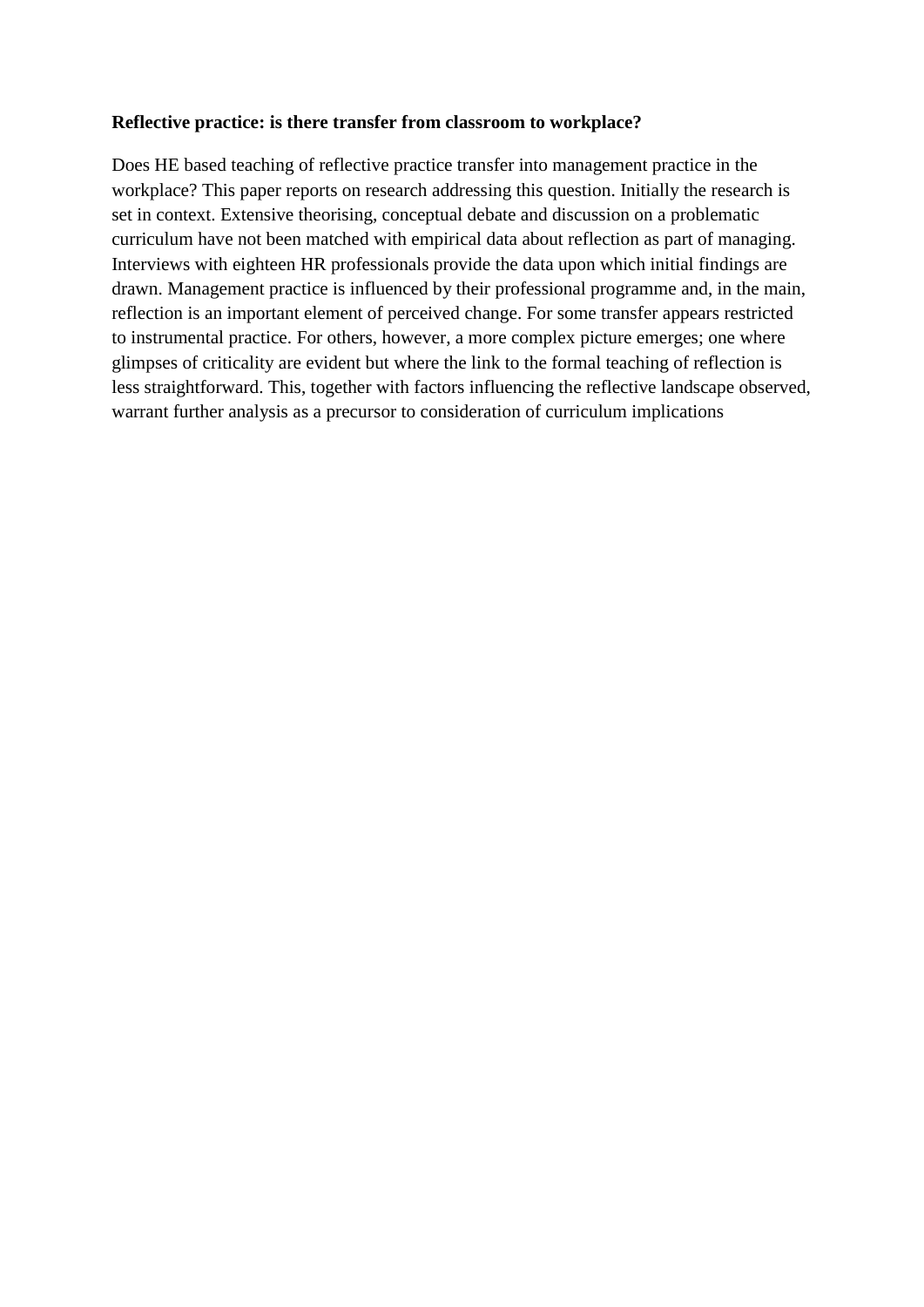## **Introduction**

Despite a strong discourse promoting the value of reflective activity within management education we know little about the impact of formal efforts to teach reflection post programme, i.e. *in situ* and *in practice*. Extensive theorising and conceptual debate has not been matched with empirical data about reflection as part of managing; we have heard little of the manager's voice. As a consequence curriculum design and teaching of reflection runs somewhat blind. The paper reports upon explorative research with 18 graduates from professional HRM/D programmes, across three collaborating universities. Data collection is complete and data analysis has commenced. The paper provides an initial perspective hence its developmental status - on the relationship between formal efforts to teach reflection and the nature and extent of transfer to the workplace, post programme.

### *From concept to practice*

Reflective practice has become 'de rigueur' in management and professional education, supported and influenced by bodies such as AMED, BAM, CMI, CIPD, HEA. Yet its curriculum remains problematic. The teaching of any curriculum requires choices and in relation to reflective learning it is of fundamental importance. Just what are we are trying to teach? The formalisation of reflective practice within the professional curriculum may encourage simplistic explanations of reflection resulting in impoverished, prescriptive outcomes (Kotzee, 2012; Bradbury et al 2010). Furthermore, a somewhat opaque landscape emerges in terms of issues of engagement, assessment and reflective tools / techniques (Griggs et al, 2015).

In any consideration of reflection as part of managing it is the workplace that provides the crucial 'site of practice' but it is here where we remain poorly informed. The limited research available does report reflective practice taking place at varying levels of criticality and usefully identifying different influencing factors such as supervisory support, the working environment (e.g. Hill, 2005; Sykes and Dean, 2013). Findings also highlight constraints, such as the organisational culture in which practice must operate (Lawlor, 2013; Rigg and Trehan, 2008). Importantly, though, these studies are linked to specific initiatives within the workplace to encourage reflective practice; either linked to HE programmes or organisationally led workplace learning initiatives. They do not address transfer from formal programme to the workplace, post programme. We note also a handful of research studies that have sought to utilise quantitative techniques (e.g. Woerkhom and Croon, 2008). Whilst such studies conclude with assessments of reflective practice within the workplace they are reliant on a sense of reflective practice drawn from the theoretical literature rather than grounded in the everyday actions and behaviours of managers.

Moon (2004) highlighted a lack of empirical data to indicate that the development of reflection in an academic context has long term and definitive benefits to a majority of learners. A decade later, and certainly in relation to management, little appears to have changed. We have glimpses of insight but in contrast to the plethora of literature on the teaching and learning of reflection the lack of evidence concerning transfer and impact is inescapable.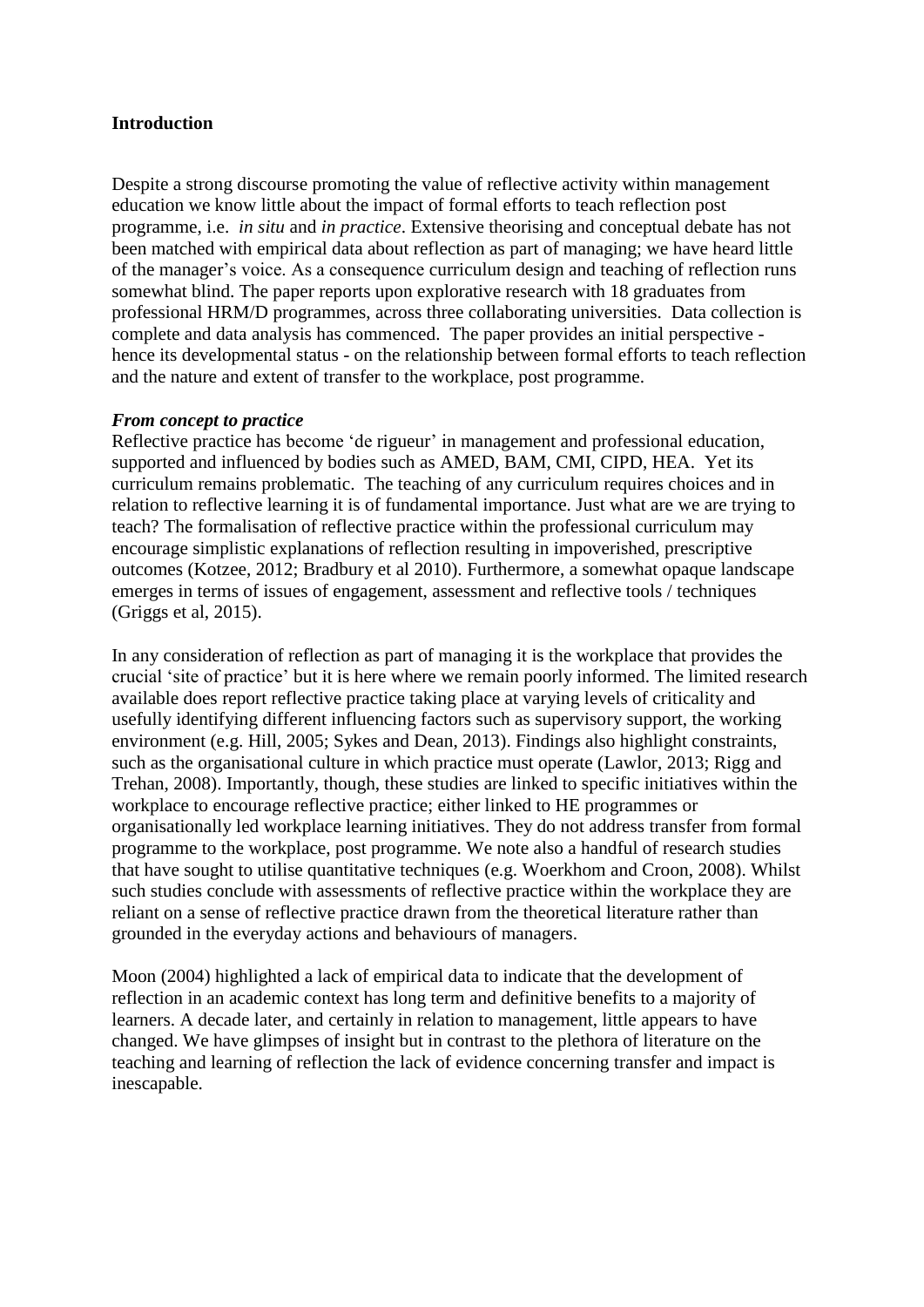### *Methodology and Methods*

In seeking to shed light on the extent to which reflection becomes a part of managing, post formal tuition, a qualitative design was implemented. Our principal method of data collection was the interview. Reflection is a slippery notion; problematic to operationalise so a relatively unstructured interview was appropriate to enable respondents to explore, in their own terms, the relationship between the programme and their current HR management role. A purposive sample was drawn from past students who had completed a CIPD approved professional programme in HRM/D between six months and three years previously and who agreed to take part in the research. Participants were mixed in terms of gender, age and were drawn from the private, public and not-for-profit sector. All interviews were recorded and transcribed.

An initial template, in part utilising a priori codes derived from the key themes emerging from the literature and the research objectives, has provided the basis for a 'stage one' data analysis (King, 2004). Nvivo has been used to assist this process and a rich picture of dialogue is emerging. One such code is 'transfer' and it is the analysis on this theme that we report here. A 'second' stage analysis will be pursued on the basis of a refined and developed template.

## **Transfer from course to workplace**

### *Respondent reactions*

An initial topic of discussion was a 'look back' at their HR programme. We asked respondents to consider what appeared most significant one or two years on. For three (Gary, Denise and Phillip) it was the introduction to reflective learning and practice. In the main, though, this first part of the interview provoked reference to either the course as a whole or specific modules (e.g. talent management; resourcing). A mostly positive response was forthcoming; a sense that the knowledge generated had been useful to them in their work and career development since completing the programme. Reference to respondents such as Kelly, Sue, Ed and Helen suggest the link is not so much a simple 'functionalist' transfer of an HR practice or technique but a deeper understanding of HR. Helen, for example, commented on how she felt the course had broadened her horizons and which had led to involvement in a broader range of projects. Similarly, Ed felt that reflecting on the business had made him realise the broader dynamics of situations, both currently and in the past. Closely linked to this is a narrative of 'thinking differently' and 'enhanced confidence'. Thirteen participants commented on how the course had impacted in this way. For Helen, for example, this came from a greater self-belief linked to expert knowledge. "I can talk at a different level at the table, on a more senior level now". For Kelly it was a confidence to formulate her own ideas whilst Amy indicated she had more confidence in dealing with ambiguity. Marie indicated that the course had made her "feel differently" at work. She perceives things differently, is conscious of different perspectives and has the confidence to act on such change.

The question we face is the relationship between this enhanced professional perspective, emanating from the course, and any emerging sense, and practice, of reflective practice. We might speculate that this holistic understanding of HR, this openness to embrace alternative perspectives, is a perquisite for reflective practice to take hold and flourish. This is for subsequent consideration. We turn now to what further discussion revealed about the extent to which reflective practice was indeed part of their management practice.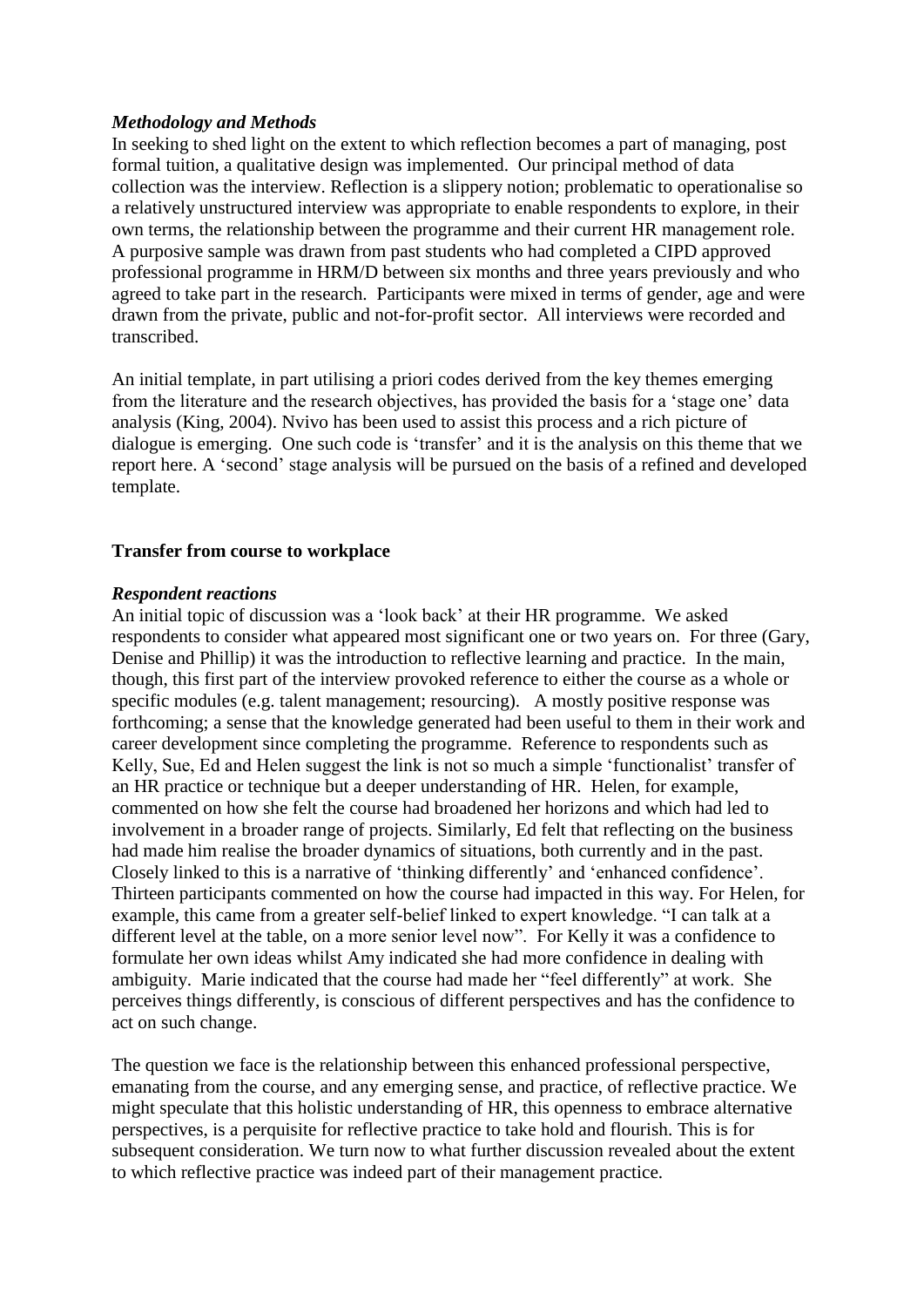### *'Constructing' reflective practice in the workplace*

None of our respondents encountered any difficulty in discussing reflection within the workplace. For the most part reference to such was raised by them, enabling us to seek further insight without overtly leading questions. First, we identify a tension as regards our teaching of reflective practice. Seven of our respondents (e.g. Laurie, Marie, Tim, Brian) noted that whilst on the course they either viewed reflective practice as difficult and/or of questionable significance. Tim comments: "It was the worst part of the course.... I struggled to see the relevance". Encouragingly, though, it was only Brian who at the time of the interview, admitted that it was not really a part of his professional practice. All of the other respondents argued they now saw the value. Kelly, for example, reports "I'd say I'm definitely more of your reflective thinker and learner" and Tim says "…my mind set's shifted – if you like. Whether the company see the benefits of it or not; I see the benefits of it."

Secondly, we note scant evidence of the techniques of reflective practice introduced on the course being adopted in the workplace. Whilst arguing they did reflect at work only Ruth, Izzie and to a lesser extent Kelly, indicated they engaged in any sort of reflective writing as part of their reflective practice. In the main, it was something our respondents felt they processed cognitively. Clearly this presents a limitation of evidence to indicate the nature of such reflective practice, leaving questions of depth etc to be gleaned through further questioning. Nonetheless, and developing this point, our reading of the data suggests two broad groups. For the first reflection seems predominantly linked to overt, immediate and upfront issues; an exploration of 'what went wrong' with a particular task or work problem. It is reflection-on-action but it remains far from clear whether 'tough' questions get asked in this process as part of a search for underlying explanatory factors. For the second group there are glimpses of something more. We noted above the significance of a professional knowledge base and implications as regards approaches to work and self confidence. Aspects of the discourse suggest a critical reflexivity may be emerging within their reflective practice. Sue, for example, is acutely aware that she rarely takes things on face value any more, whilst for Jackie her reflective activity has become an essential part of her cpd. Interestingly, although specific written techniques were not transferred from the course to the workplace some of the respondents attributed the course requirement of recording reflections as a catalyst to the changes indicated above. "Keeping a diary got me into the habit of thinking about it" (Marie).

The data on how respondents made sense of reflection within their own practice is also interesting in a number of further respects, including: an uneven time line of transfer (course to workplace), individual v social reflective practice and in relation to a notion that HR may be a natural custodian of organisational reflective practice. These are issues for further exploration.

### *Rhetoric and Reality*

We noted in the introduction concerns that a slavish and overly simplistic advocacy of reflective practice might, paradoxically, undermine its value. The teaching of reflective practice – without a solid grounding in practice – may assume the status of academic rhetoric; models of reflection perceived as divorced from reality; something to be learnt, recalled in assessed work, but not practiced. Despite the well intentioned efforts of ourselves as tutors, and on the back of a professional body imperative, is the reality that reflection gets 'left behind' once course requirements are concluded? Our initial reading of the data suggests not but nor does it suggest an even or simple process of transfer to a work context. What was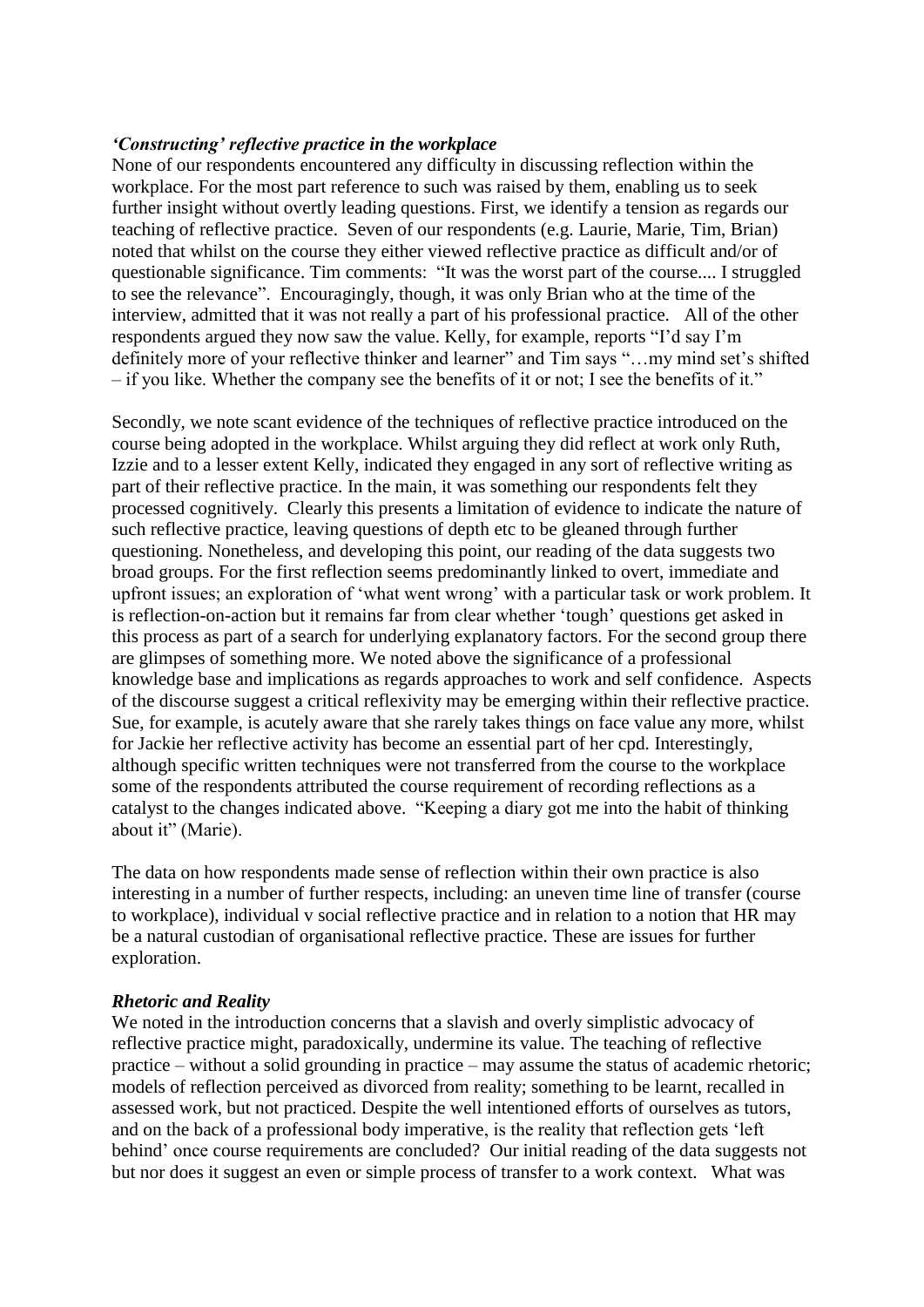the reality? What was the language of practice? How did practice square with teaching? Interestingly, whilst a small number of students overtly drew on the Kolb model this was not the norm. A developed language of '*critical* reflection' is not evident from a first reading of the data. Reality suggests a performance driven approach to reflective practice, looking for ways to enhance and develop current practice; certainly the need to question fundamental assumptions and beliefs is hardly part of day-day, week-week activity. This said, and as alluded to above, there are glimpses which suggest the need for a more nuanced second and third reading of the data. If we take Kelly or Paula, for example, outwardly they hardly appear champions of reflective practice. Indeed, Kelly is disparaging of a college who seems to spend hours writing learning logs. Yet a closer reading of both these transcripts suggests thoughtful, questioning, politically astute professionals at work. Furthermore, Laurie describes a fundamental re-evaluation of his role leading to change of organisation. The extent to which a level of criticality may indeed be a feature of several of our respondents' reflective practice is an issue for further analysis.

Whilst this signals one avenue for further analysis of our data other requirements are the search for greater clarity about the influencing factors on the picture of reflective practice we draw. Here, the nature of work, the triggers to reflection, the barriers to and enablers of reflection, need attention. The goal here is explanatory interpretation of the landscape of reflective practice, post course, and which can then be scrutinised as regards implications for the teaching of reflective practice. Such intentions shape the agenda for the development of this paper.